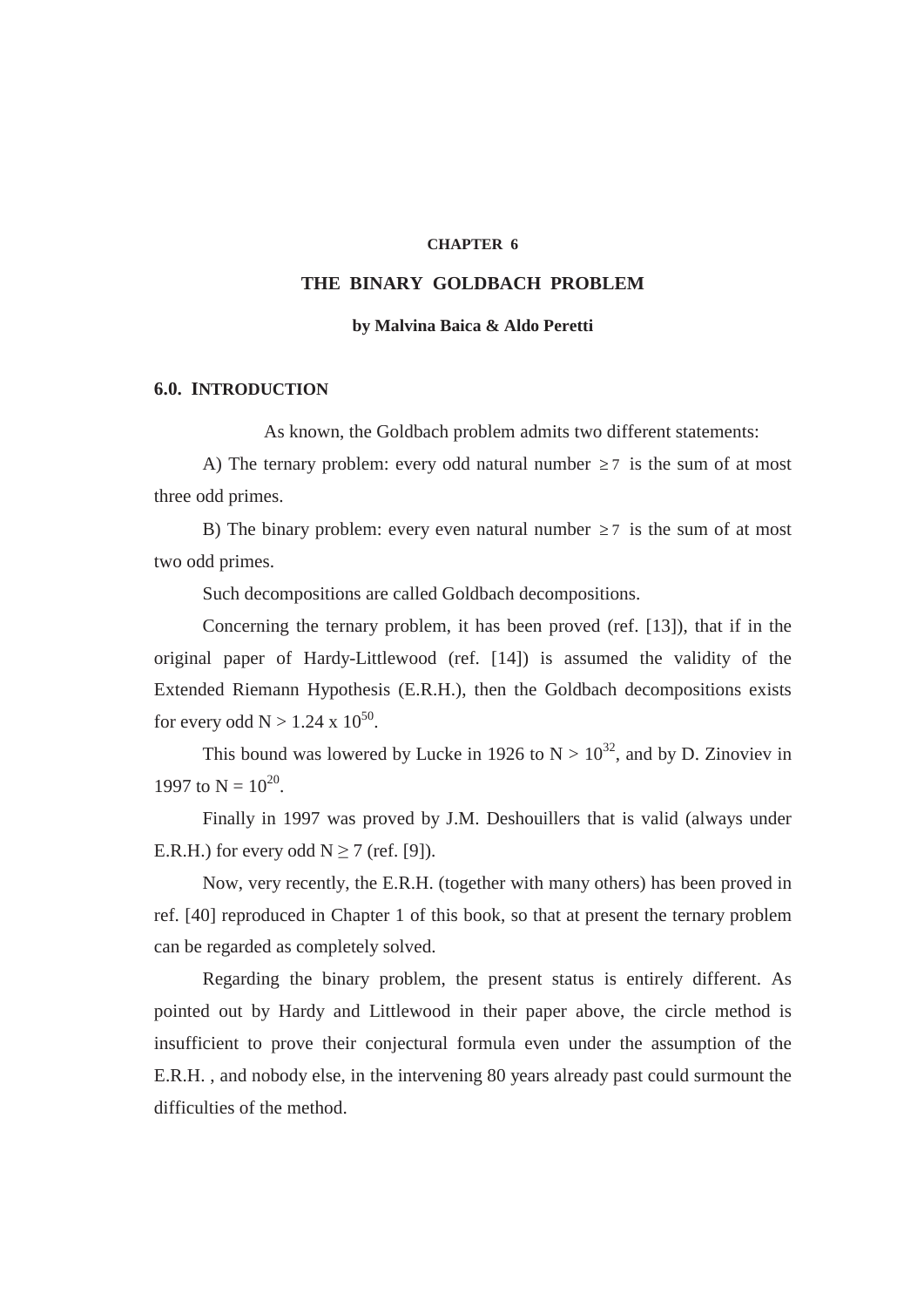In ref. [10] was proved, under the Riemann hypothesis, that every natural number can be written as a sum of at most four primes; but this is not the binary problem.

According to the six proofs of the Riemann hypothesis given in ref. [40], this is now a new theorem.

Clearly, it was necessary to develop a new method to deal with the binary problem.

Here, the method of the Laplace transform, developed in several papers along 20 years by one of the authors of this result (ref. [28], [35], [38]), has turned out to be the key tool. The results were shown in ref. [2], and we present them in a slightly different form, correcting by the way some few misprints and omissions in it, and improving the bound for which the hypothesis is true to  $t > 10^{60}$ , which is an interesting bound because it is in the reach of modern computers.

### **6.1. THE RELATION BETWEEN**  $\vartheta$  **([u]) AND v (u)**

Starting with Chebishev's function  $\vartheta$  (u):

$$
(6.1.1) \t\t\t \vartheta (u) = \sum_{p \le [u]} log p
$$

where p denotes the prime number, we have:

(6.1.2) 
$$
\Delta \vartheta (u) = \vartheta (u) - \vartheta (u-1) \begin{cases} \log p \text{ if } [u] = p \\ \text{o in any other case} \end{cases}
$$

Hence, if we form

(6.1.3) 
$$
v(t) = \sum_{t=u_1+u_2} \Delta \vartheta(u_1) \Delta \vartheta(u_2)
$$

evidently v(t) is the Hardy – Littlewood function

(6.1.4) 
$$
v(t) = \sum_{p_1 + p_2 = t} \log p_1 \cdot \log p_2
$$

From (6.1.3) we have:

(6.1.5) 
$$
v(t) = \sum_{u_1 \leq t} \Delta \vartheta (u_1) \Delta \vartheta (t - u_1)
$$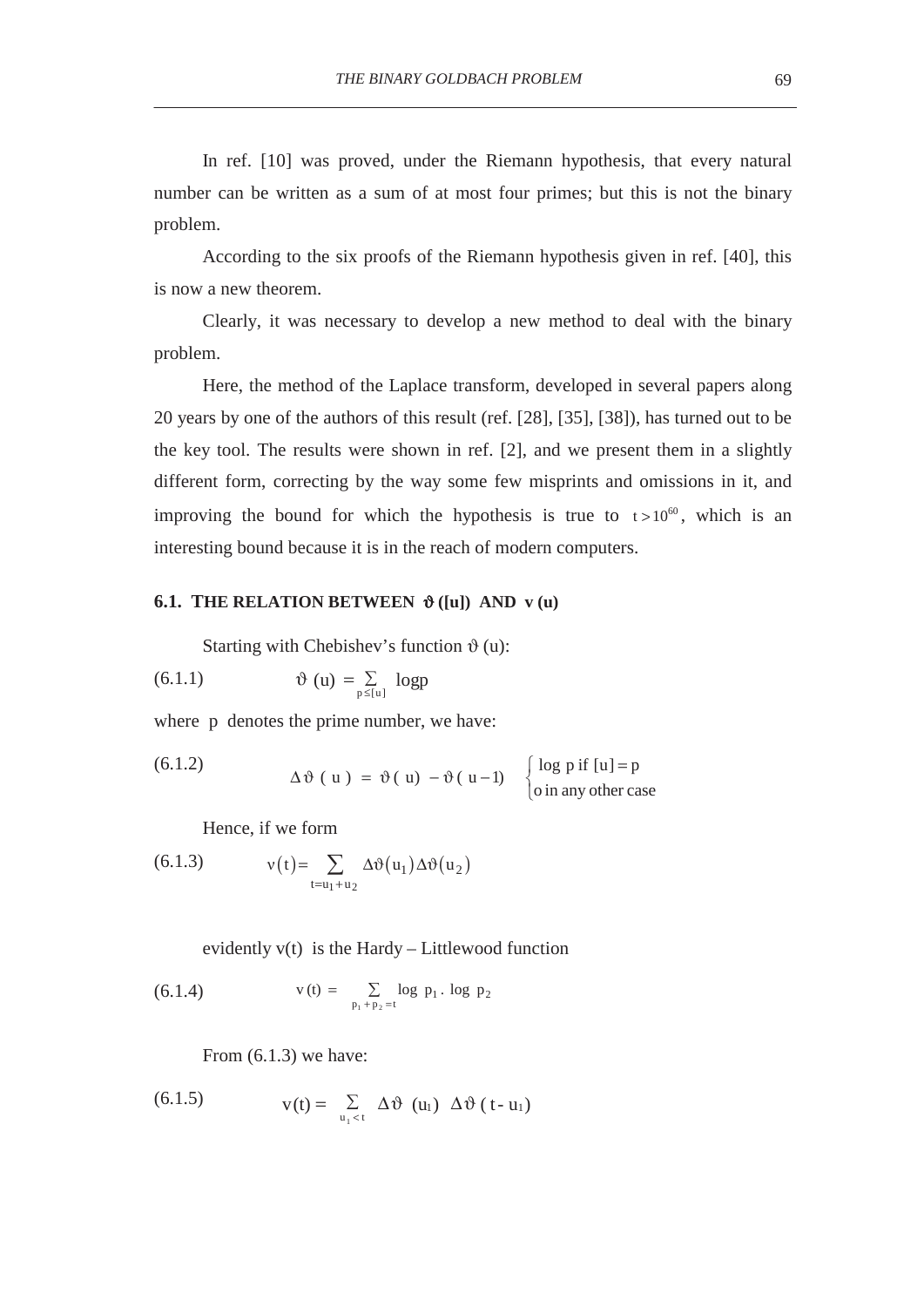### **6.2. TRANSFORMATION OF THE SUM IN (6.1.5) INTO AN INTEGRAL**

The  $\Delta \vartheta$  (u) function, when is not zero, can be drawn as segments of length 1 at heights log p every time that  $u = p$ . More exactly, we have:

 $(6.2.1)$   $\Delta \vartheta(u) = \log p$ 

whenever  $p \le u < p + 1$  (otherwise it is zero)

This is shown as shaded bars in fig. (6.1). The graph of  $\vartheta$  (t-u) is obtained from that of  $\vartheta$  (u) by rotating the graph about the axis  $u = t / 2$ . In fig. (6.3) and (6.4) are shown the cases of

and

$$
y = \vartheta (12 - u) - \vartheta (12 - u - 1)
$$

$$
y = \vartheta (10 - u) - \vartheta (10 - u - 1).
$$

Hence the graph of  $\vartheta$  (u) -  $\vartheta$  (u - 1) consists of unitary bars at the right of u = p, and that of  $\vartheta$  (t - u) -  $\vartheta$  (t - u - 1) consists of unitary bars at the left of  $u = p$ .

If we perform now the product

(6.2.2)  ${\vartheta(u) - \vartheta(u - 1)} {\vartheta(t - u) - \vartheta(t - u - 1)}$ 

It is zero everywhere, except at the points where  $u = p_1$ ,  $t - u = p_2$ , where it has the value

 $log p_1$ .  $log p_2$ 

It is evident from the graph that if we wish to obtain this value as an area, we must displace the graph of  $\Delta \vartheta$  (u) to the left by one unity, because then:

(6.2.3) 
$$
\int_{p-1}^{p} {\phi (u + 1) - \vartheta (u) } {\phi (t - u) - \vartheta (t - u - 1)} = \log p \log(t - p)
$$

(The shaded areas of log  $p_1$  and log  $p_2$  multiply between themselves). This is shown in fig.  $(6.2)$  and  $(6.5)$ .

The integrand in (6.2.3) vanishes if  $u < 0$  or  $u > t$ 

Hence, we have that

(6.2.4) 
$$
v(t) = \int_{0}^{t} \Delta \vartheta (u + 1) \Delta \vartheta (t - u) du
$$

This is nothing but the convolution of the two functions that appear at right.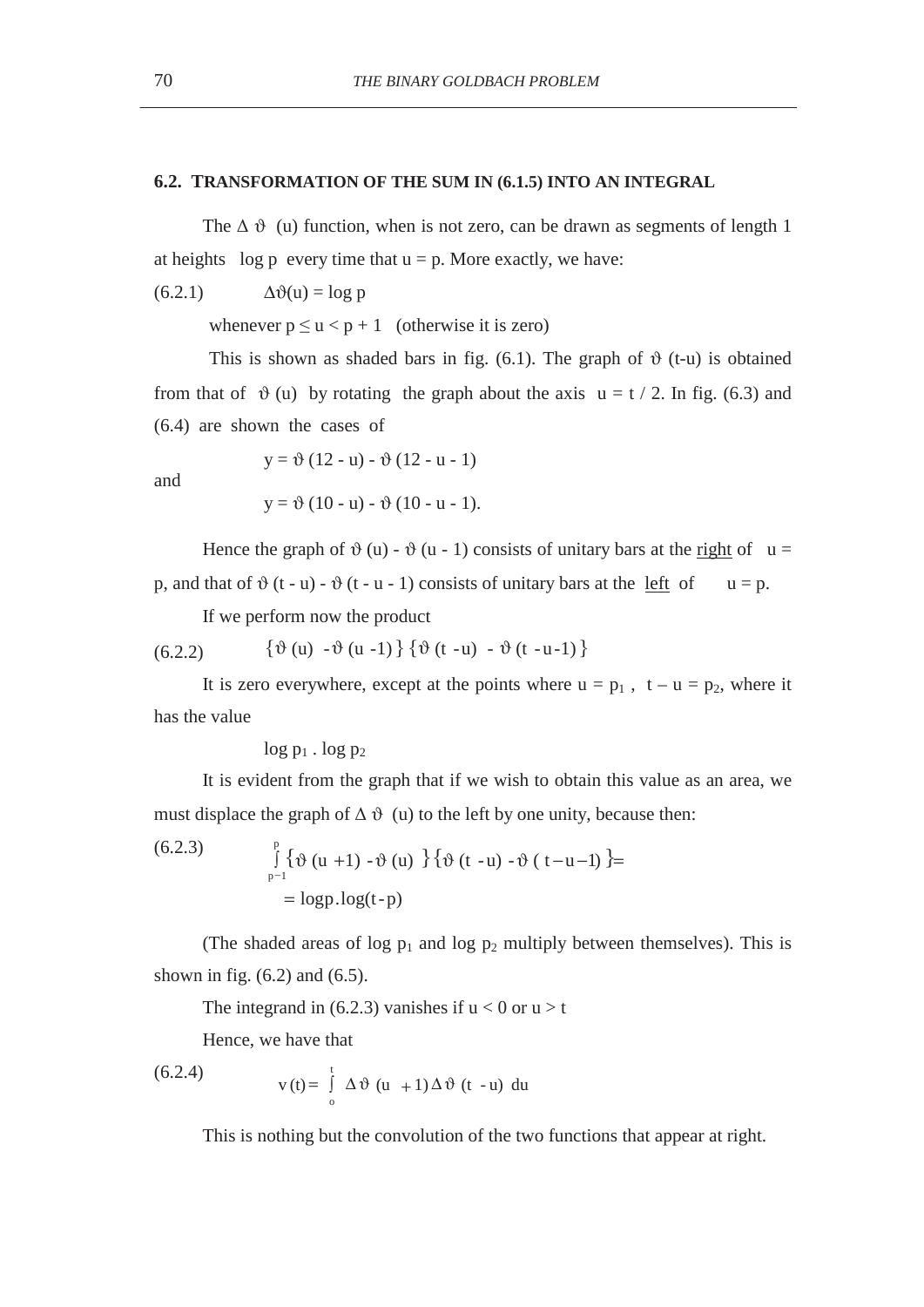Consequently, if we take the Laplace transform of both sides we obtain, by known rules:

(6.2.5) 
$$
L \{v(t)\} = L \{\Delta \vartheta (u + 1)\} . L \{\Delta \vartheta (u)\}
$$

By the second shift property of the Laplace transform we have:

L  $\{\Delta \vartheta$  (u + 1) =  $e^s$  L  $\{\Delta \vartheta$  (u) }

so that (6.2.5) transforms to

(6.2.6) 
$$
L{v(t)} = e^s L^2 {\{\Delta \vartheta (u) \}}
$$

or also:

(6.2.7) 
$$
L\{v(t-1)\} = L^2 \{\Delta \vartheta (u) \}
$$

This will be used later.

### **6.3. THE EVALUATION OF L {** $\Delta \vartheta$  **(u)}**

From the definition of L, the Laplace transform, we have:

(6.3.1) 
$$
L\{\vartheta(u)\} = \frac{1}{s} \sum_{p} \log p \cdot e^{-ps}
$$

From here follows that

(6.3.2) 
$$
L\{\Delta \vartheta (u)\} = \frac{1-e^{-s}}{s} \sum_{p} log p.e^{-ps}
$$

(p: prime numbers) on account of the shift property

By ref. [25], theorem 248 p. 212, we have:

(6.3.3) 
$$
F(x) = \sum \log p.x^{p} = \sum_{q=1}^{\sqrt{n}} \sum_{h=1}^{q} \frac{\mu(q) e^{2 \pi i h/q}}{\phi(q)(x - e^{2 \pi i h/q})} + An^{\vartheta + 1/4 + \varepsilon}
$$

$$
\lim_{(h,q)=1} \frac{\mu(q) e^{2 \pi i h/q}}{\phi(q)(x - e^{2 \pi i h/q})}
$$

As a consequence of this we have that

(6.3.4) 
$$
F(s) = \sum \log p \cdot e^{-ps} = \sum_{q=1}^{\sqrt{n}} \sum_{h=1}^{q} \frac{\mu(q)}{\phi(q)(s + 2\pi i h/q)} + An^{\vartheta + 1/4 + \varepsilon}
$$

(see ref. [31] for a detailed calculation).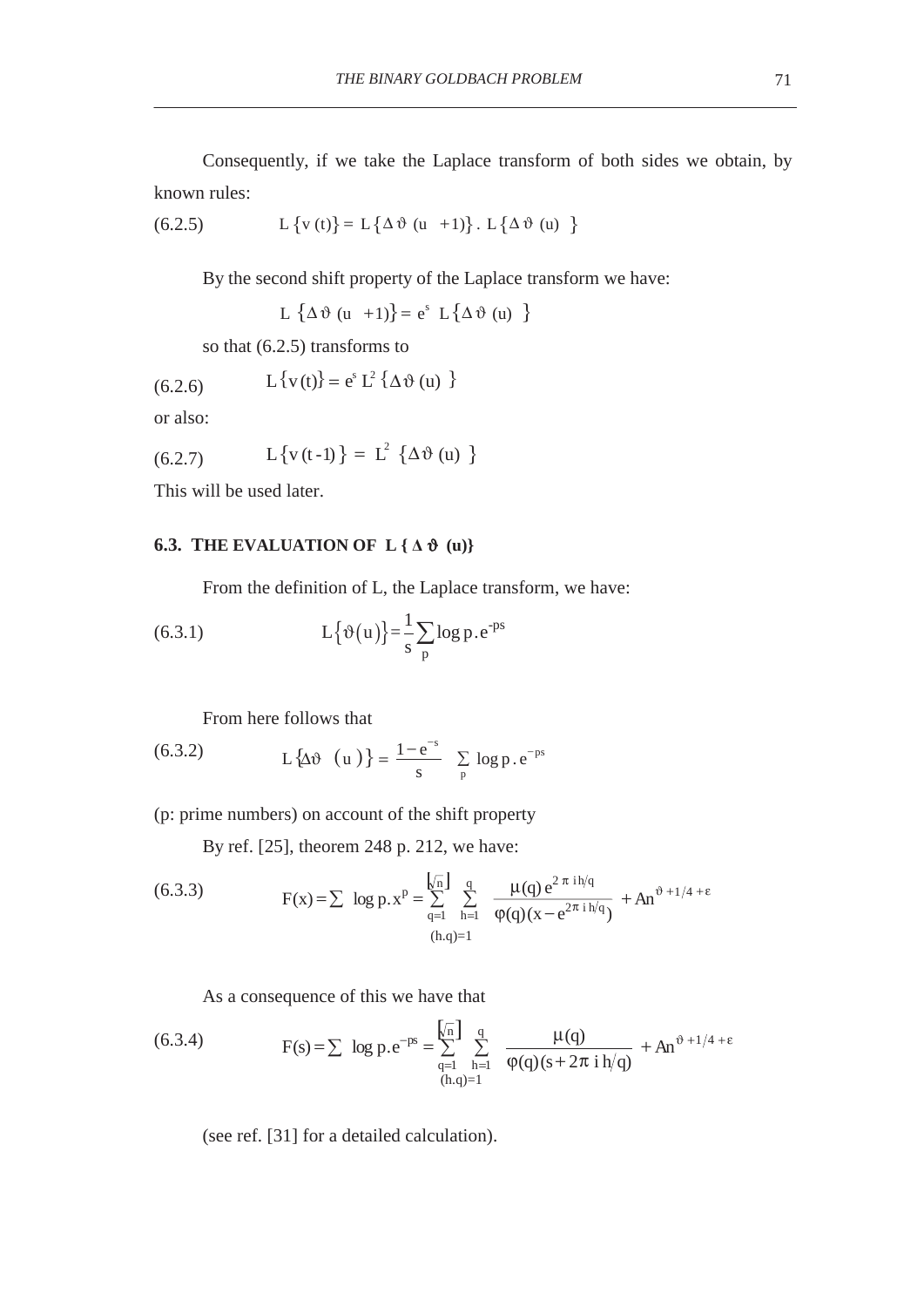This formula is unconditional, and  $\vartheta$  denotes the upper bound of the real part of the imaginary zeros of the L – series involved. (Here Re (s) =  $\sigma$  = 1/n: but this restriction does not affect our further reasoning).

Let us analyze formula  $(6.3.4)$ . The function F  $(s)$  has a double infinitude of poles on the line  $\sigma = 0$ , whenever  $s = -2 \pi i h/q$  where  $1 \le h \le q$  and  $1 \le q \le \infty$ . They form a natural boundary, and the series at right of (6.3.4) describes the influence of the poles with  $q \leq [\sqrt{n}]$ , while the other term at right accounts for the influence of the poles with  $q > [\sqrt{n}]$ .

It is evident that the better is the knowledge we have about the zeros of the Lseries, the smaller is the remainder term in (6.3.4). According with ref.[40] reproduced in Chapter 1 of this book, we can adopt  $\vartheta = \frac{1}{2}$ .

### **6.4. THE USE OF (6.3.4)**

Replacement of (6.3.4) in (6.3.2), and of (6.3.2) in (6.2.6) yields:

(6.4.1) 
$$
L\{v(t)\} = e^{s} \left(\frac{1-e^{-s}}{s}\right)^{2} \left\{\sum_{q=1}^{\sqrt[n]{n}} \sum_{h=1}^{q} \frac{\mu(q)}{\phi(q)(s+2\pi i h/q)} + An^{\vartheta+1/4+\epsilon}\right\}^{2}
$$

or

$$
(6.4.2) \t vm(t-1) = \frac{v(t-1+0) + v(t-1-0)}{2} = L-1 \left\{ \left( \frac{1 - e^{-s}}{s} \right)^2 \left[ \sqrt{\frac{1}{n}} \right] \frac{q}{q} \frac{\mu^2(q)}{\varphi^2(q)(s + 2\pi i h/q)^2} + \cdots \right\}
$$

$$
+\left(\frac{1-e^{-s}}{s}\right)^2 \sum \sum \sum_{q_1 \neq q_2} \frac{\mu(q_1)\mu(q_2)}{\phi(q_1)\phi(q_2)(s+2\pi i h_1/q_1)(s+2\pi i h_2/q_2)} + \\ + \left(\frac{1-e^{-s}}{s}\right)^2 \sum_{q=1}^{\lfloor \sqrt{n} \rfloor} \frac{\mu(q)\left(2An^{\vartheta+1/4+\epsilon}\right)}{\phi(q)(s+2\pi i h/q)} + \left(\frac{1-e^{-s}}{s}\right)^2 An^{\vartheta+2/4+2\epsilon} \Bigg\} = \\ = L^{-1} \Biggl\{ \left(\frac{1-e^{-s}}{s}\right)^2 \left\{ \sum_{q=1}^{\lfloor \sqrt{n} \rfloor} \sum_{h} \frac{\mu^2(q)}{\phi^2(q)(s+2\pi i h/q)^2} + \\ + \sum_{q_1}^{\lfloor \sqrt{n} \rfloor} \sum_{h_1} \sum_{q_2 h_2} \frac{\mu(q_1)\mu(q_2)}{\phi(q_1)\phi(q_2)(s+2\pi i h_1/q_1)(s+2\pi i h_2/q_2)} + \cdots \right\}
$$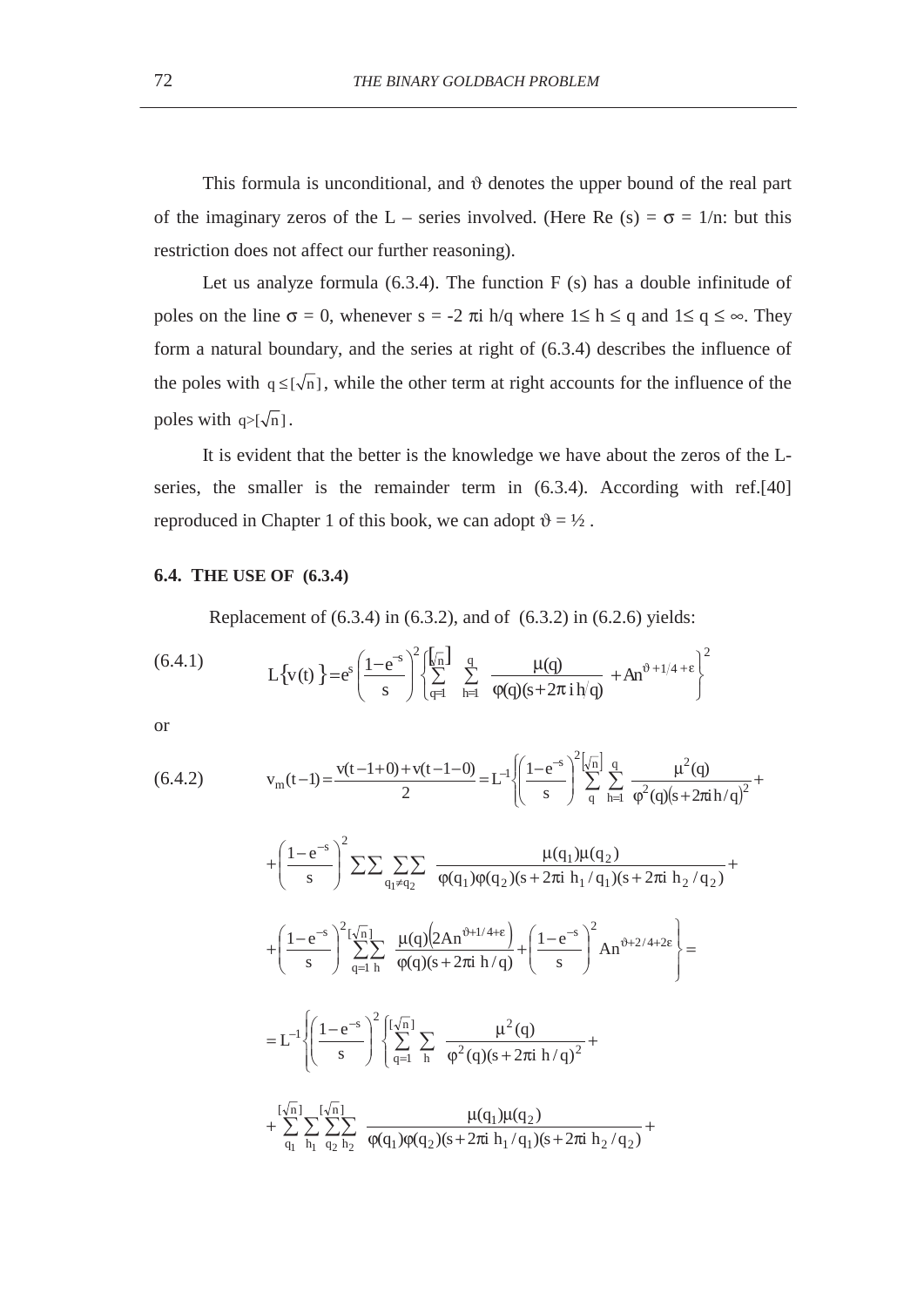$$
+2An^{\vartheta+1/n+\epsilon}\sum\sum\frac{\mu(q)}{\phi(q)(s+2\pi i\;h/q)}\bigg\rbrace +L^{-l}\left\{\!\!\left(\frac{1-e^{-s}}{s}\right)^{\!2}\!A^2n^{2\vartheta+1/2+2\epsilon}\right\}\!=
$$

(6.4.3) 
$$
L^{1} \left\{ \left( \frac{1 - e^{s}}{s} \right)^{2} \{ T_{1} (s) + T_{2} (s) + T_{3} (s) \} \right\} + T_{3}
$$

By reasons that will become evident in section 11, we shall evaluate in first place  $L^{-1} \{T_1(s)\}\$  and  $L^{-1} \{T_2(s)\}.$ 

According to the evaluations performed in ref. [25] we can adopt for A the value

 $(6.4.4)$   $A = 80$ 

(This value however is not relevant for what follows)

# **6.5. EVALUATION OF**  $L^{-1} \{T_1(s)\}$

Appealing to tables we have:

(6.5.1) 
$$
L^{-1} \{T_1(s)\} = L^{-1} \left\{ \sum_{q=1}^{N} \sum_{h=q} \frac{\mu^2 (q)}{\varphi^2(q) (s + 2 \pi i h/q)^2} \right\}
$$

$$
= \sum_{q=1}^{N} \sum_{h=q}^{q-1} \frac{\mu^2 (q)}{\varphi^2(q)} e^{-2 \pi i h t/q} t = \sum_{q=1}^{N} \frac{\mu^2 (q)}{\varphi^2(q)} C_q (t) . t
$$

where

$$
C_q(t) \; = \; \sum_{\substack{h\,=\,0\\ (h,q)=1}}^{q\text{-}1} \; e^{\text{-}2\,\pi i\,h\,t/q}
$$

is Ramanujan's function, and  $N = \lceil \sqrt{n} \rceil$ 

According to Lemma (6.16.1) we have

$$
\left|\sum_{q>n} \frac{\mu^2(q)}{\phi^2(q)} C_q(t)\right| \left| < \left| d(t) e^{3\gamma} \right| \frac{(\log\log n)^2}{N} \right| \log\log t
$$

Hence in (6.5.1) we can put

(6.5.2) 
$$
L^{-1} \{T_1(s)\} = \sum_{q=1}^{\infty} \frac{\mu^2(q)}{\phi^2(q)} C_q(t) \cdot t +
$$

$$
+ \delta_1 e^{3\gamma} d(t) \frac{(\log \log N)^2}{N} \log \log t \cdot t
$$

Now the singular series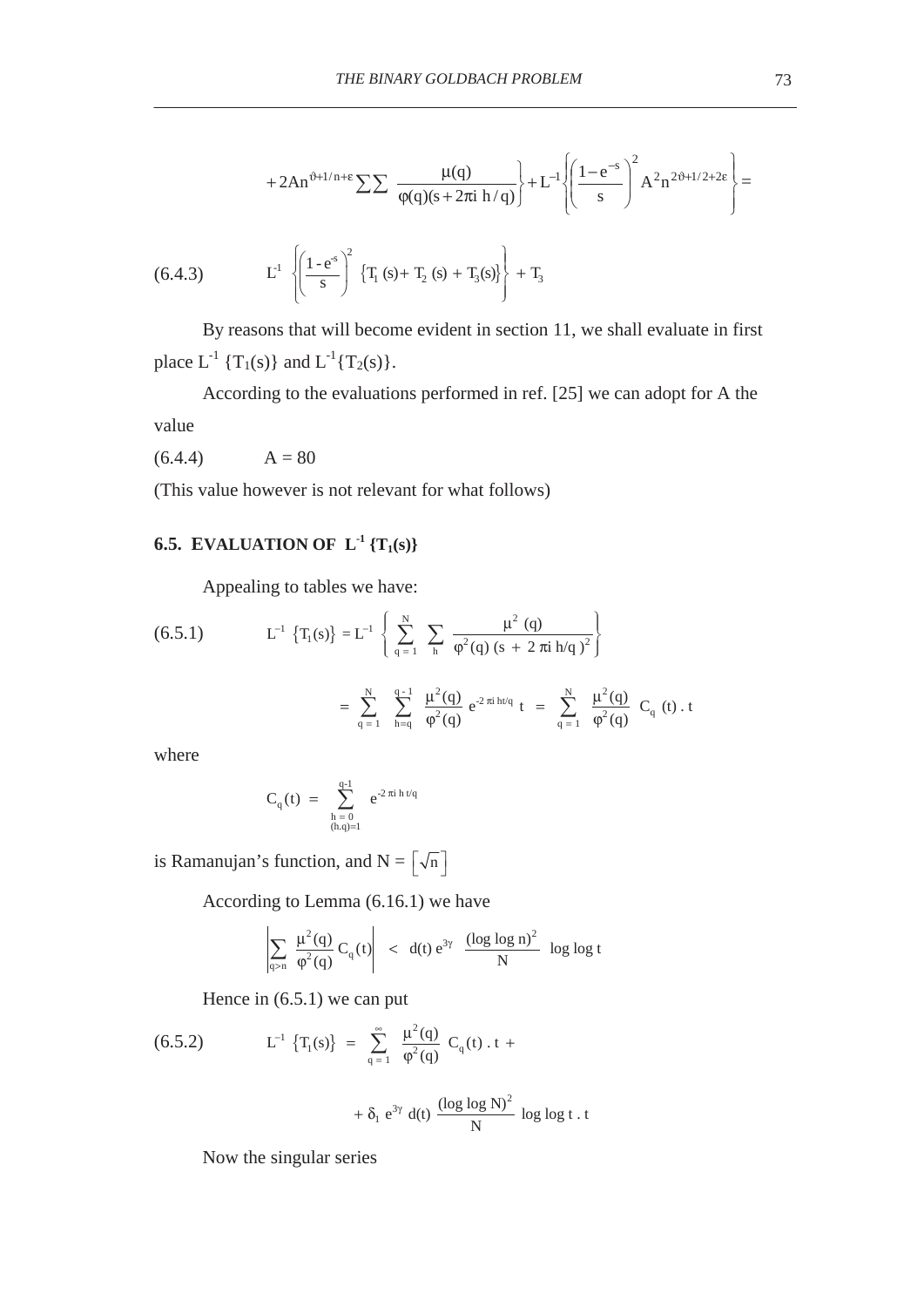(6.5.3) 
$$
S(t) = \sum_{q=1}^{\infty} \frac{\mu^{2}(q)}{\phi^{2}(q)} C_{q}(t)
$$

vanishes for odd t, and for even t can be transformed into an infinite product. (ref. [57]).

(6.5.4) 
$$
S(t) = \prod_{p=3}^{\infty} \left( 1 - \frac{1}{(p-1)^2} \right) \prod_{p|t} \frac{p-1}{p-2} t = 1,3203 \prod_{p|t} \frac{p-1}{p-2} t = P(t) t
$$

which puts in evidence that  $S(t)$  is a discontinuous function.

We have computed thus the influence of the infinitude of double poles in (6.4.2)

## **6.6. EVALUATION OF**  $L^{-1} \{T_2(S)\}$

According to tables we have:

$$
(6.6.1) \tF5(t) = L1 {T2(s)} = L1 { \left\{ \sum_{q_1=1}^{N} \sum_{h_1} \sum_{q_2=2}^{N} \sum_{h_2} \frac{\mu(q_1) \mu(q_2)}{\phi(q_1) \phi(q_2) (s + 2 \pi i h_1/q_1) (s + 2 \pi i h_1/q_1) \right\}} =
$$

$$
=\ \sum\limits_{q_{1}=1}^{N} \ \sum\limits_{h_{1}}\ \sum\limits_{q_{2}=2}^{N} \ \sum\limits_{h_{2}}\ \frac{\mu(q_{1})\ \mu(q_{2})\ (e^{-A_{1}t}\ -e^{-A_{2}t}\ )}{\phi(q_{1})\ \phi(q_{2})\ A_{2}\ -A_{1}}
$$

 $(A_2 = 2 \pi i h_2/q_2$   $A_1 = 2 \pi i h_1/q_1$ 

Taking into account Lemma (6.16.2), we have:

(6.6.2) 
$$
\left| \begin{array}{cc} L^1 \{T_2(s)\} \end{array} \right| = \frac{\delta_2}{4\pi} N^2 (N+1)^2
$$

We have computed thus the influence of the simple poles with  $q \leq N$ multiplied by themselves.

## **6.7. THE EVALUATION OF**  $L^{-1}{T_3(S)}$

We have

$$
T_3(s) = 2An^{\vartheta + 1/4 + \epsilon} L^{-1} \sum \sum \frac{\mu(q)}{\varphi(q)(s + 2\pi i h/q)} =
$$
  
= 2An^{\vartheta + 1/4 + \epsilon} \sum\_{q}^{N} \frac{\mu(q)}{\varphi(q)} \sum\_{h} e^{-2 \pi i h/q t} =  
= 2An^{\vartheta + 1/4 + \epsilon} \sum\_{q=1}^{N} \frac{\mu(q)}{\varphi(q)} C\_q(t)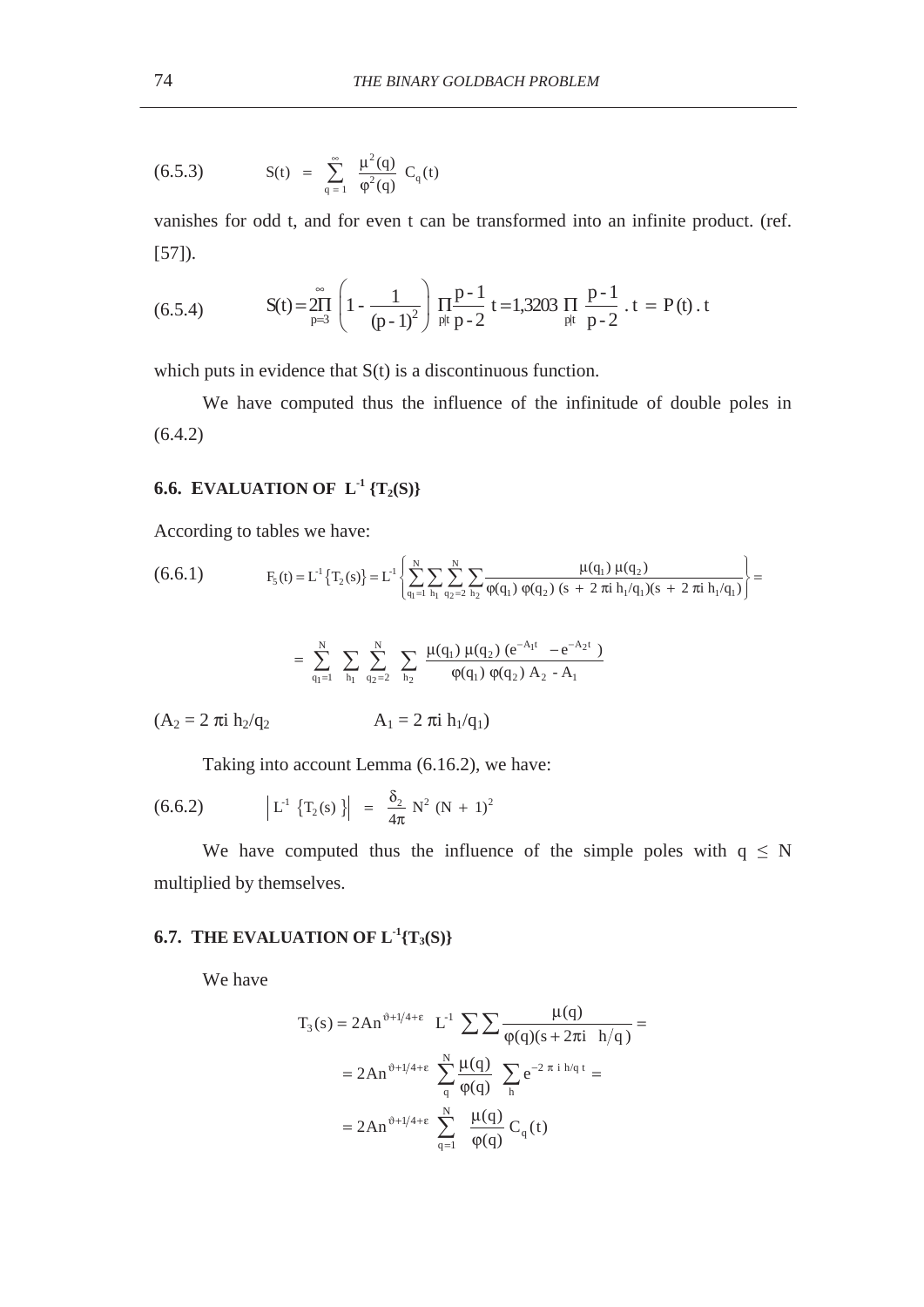By Lemma (6.16.3), we know that

$$
\Delta \vartheta(t) = \Delta \left\{ \vartheta(t) - \vartheta(t-1) \right\} \sim \sum_{1}^{N} \frac{\mu(q)}{\varphi(q)} C_q(t)
$$

Hence

(6.7.1) 
$$
\left| L^{-1} T_3(s) \right| \leq 2An^{\vartheta + 1/4 + \epsilon} \text{Log } t = 2AN^{2\vartheta + 1/2 + \epsilon} \text{Log } t
$$

### **6.8. THE EVALUATION OF T3**

We have:

(6.8.1) 
$$
T_3 = An^{2\vartheta + 1/2 + 2\epsilon} \cdot L^1 \left(\frac{1 - e^{s}}{s}\right)^2
$$

According to tables (ref. [45]), we have:

(6.8.2) 
$$
F(t) = L^{1} \left( \frac{1 - e^{-s}}{s} \right)^{2} = \begin{cases} t & \text{if } 0 < t < 1 \\ 2 - t & \text{if } 1 < t < 2 \\ 0 & \text{otherwise} \end{cases}
$$

Hence:

 $|F(t)| \leq 1$ 

for every t, and as it zero for  $t > 2$ , we can leave aside the influence of  $T_3$ .

### **6.9. RETURN TO (6.4.3)**

We must evaluate now

(6.9.1) 
$$
F_1(t) = L^1 \left\{ \left( \frac{1 - e^{-s}}{s} \right)^2 T_1(s) \right\}
$$

and

(6.9.2) 
$$
F_2(t) = L^1 \left\{ \left( \frac{1 - e^{-s}}{s} \right)^2 T_2(s) \right\}
$$

## **6.10. EVALUATION OF F<sub>1</sub>(T) IN (6.9.1)**

According to formula (6.5.2)  $F_4(t) = L^{-1} \{T_1(s)\}\$ is the sum of a dominant term  $D(t)$ :

(6.10.1) 
$$
D (t) = 1,3203 \prod_{\text{plt}} \frac{p-1}{p-2} t
$$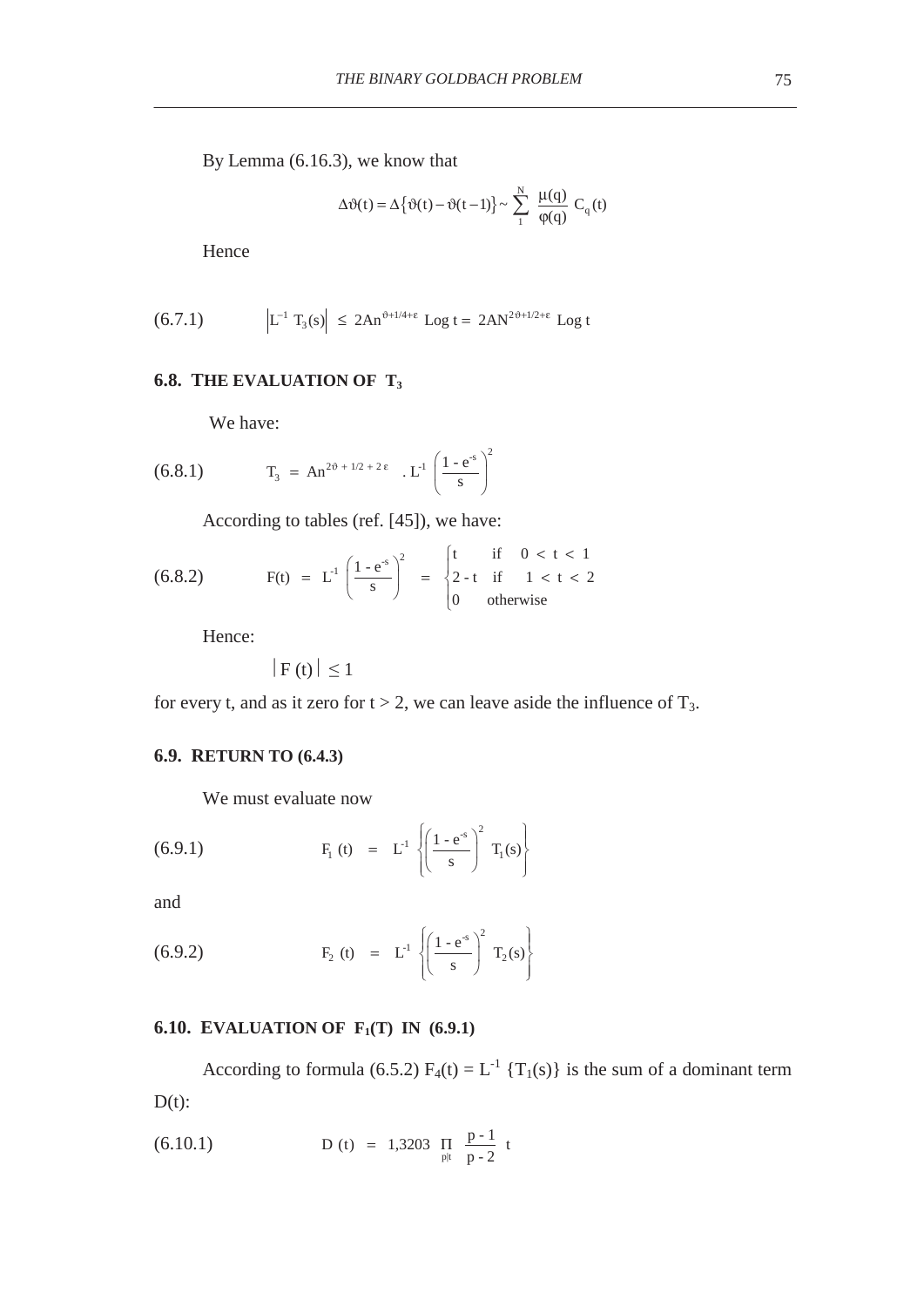which we write as:

 $D (t) = P (t) . t$ 

where

(6.10.3) 
$$
P(t) = 1,3203 \prod_{\text{plt}} \frac{p-1}{p-2}
$$

is a discontinuous step function of (t), plus a remainder term  $R(t)$ , given by:

(6.10.4) 
$$
R(t) = t \delta_3 e^{3\gamma} d(t) \frac{(\log \log N)^2}{N} \log \log t
$$

that contains a discontinuous factor  $d(t)$ , so that

$$
(6.10.5) \tF_4(t) = D(t) + R(t)
$$

Now, the convolution theorem for the inverse Laplace transform states that if

(6.10.6) 
$$
F_3(t) = L^{-1} \{ f_3(s) \} \text{ and } F_4(t) = L^{-1} \{ f_4(s) \}
$$

then

(6.10.7) 
$$
L^{-1} \{f_3 (s) f_4 (s)\} = \int_0^t F_3(u) F_4(t-u) du
$$

In (6.10.6) we choose now

$$
f_3(s) = \left(\frac{1 - e^{-s}}{s}\right)^2
$$

so that  $F_3$  (t) is the F (t) of  $(6.8.2)$  and

$$
f_4(s) = T_1(s)
$$

then  $F_4$  (t) =  $L^{-1}{T_1(s)}$  is the function in (6.10.5)

It follows that

(6.10.8) 
$$
F_1(t) = L^1 \{f_3 \ (s) \ f_4(s)\} = L^1 \left\{ \left( \frac{1 - e^{s}}{s} \right)^2 T_1 \ (s) \right\} = \int_0^t F(u) \ F_4 \ (t - u) \ du = \int_0^1 u F_4 \ (t - u) \ du + \int_0^1 (2 - u) \ F_4 \ (t - u) \ du
$$

Now:

(6.10.9) 
$$
\int_{0}^{1} u F_{4}(t - u) du = \int_{0}^{1} u (t - u) du \cdot P (t - 0) + \int_{0}^{1} u R (t - u) du
$$

$$
= P (t - 0) \left\{ \frac{t}{2} - \frac{1}{3} \right\} + \delta_{4} R (t - \delta_{5})
$$

 $0 < \delta_4$ ,  $\delta_5 < 1$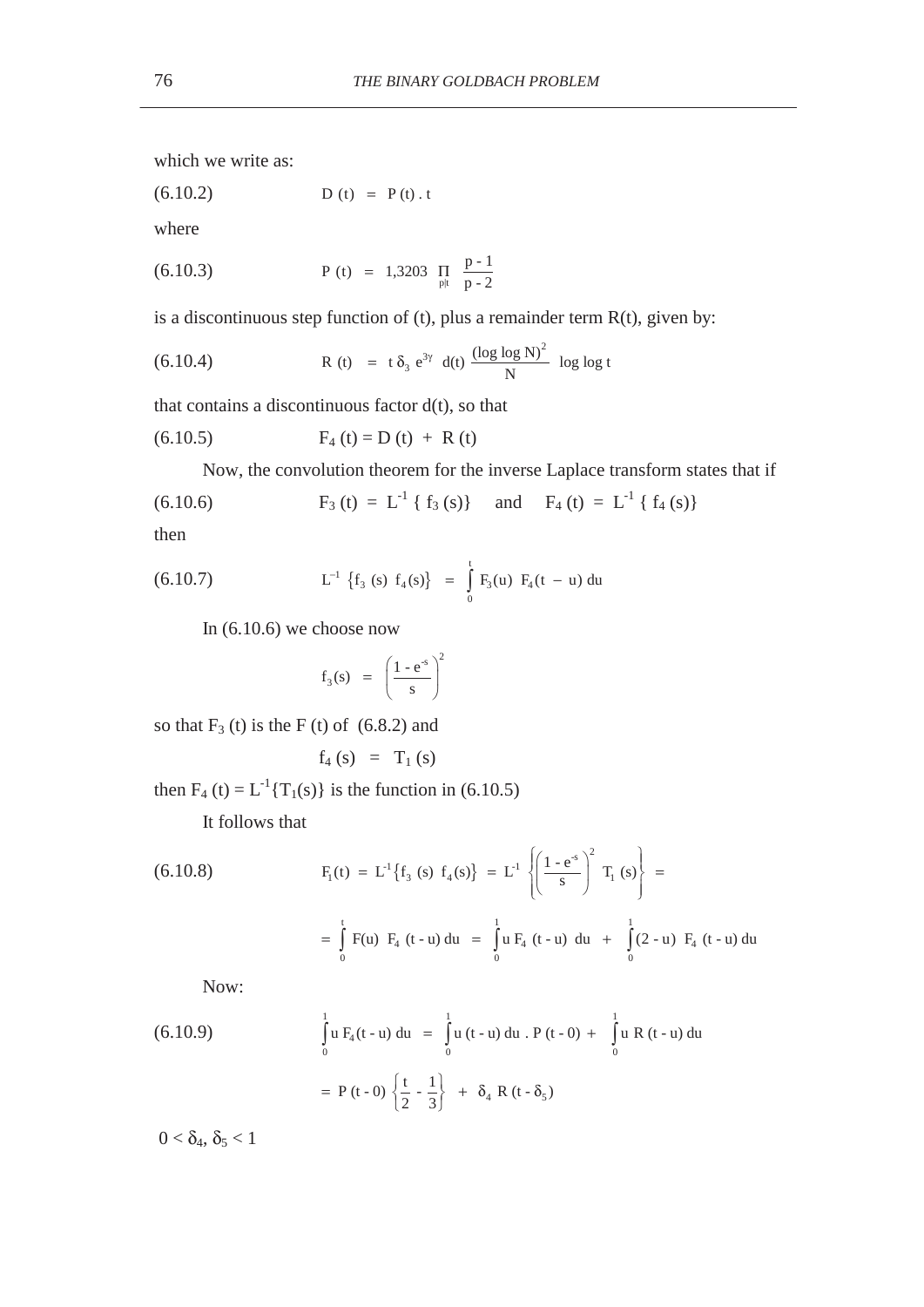(6.10.10) 
$$
\int_{1}^{2} (2-u) F_4(t-u) du = \int_{1}^{2} (2-u) (t-u) du P(t-1+0) + \int_{1}^{2} (2-u) R(t-u) du
$$

$$
= P(t-1+0) \left\{ \frac{t}{2} - \frac{2}{3} \right\} + \delta_6 R(t-\delta_7)
$$

 $1 < \delta_6, \delta_7 < 2$ 

Hence:

(6.10.11) 
$$
F_1(t) = P(t-0)\left\{\frac{t}{2} - \frac{1}{3}\right\} + P(t-1+0)\left\{\frac{t}{2} - \frac{2}{3}\right\} + \delta_4 R(t-\delta_5) + \delta_6 R(t-\delta_7)
$$

### **6.11. EVALUATION OF F<sub>2</sub> (t) IN (6.9.2)**

We had:

$$
F_2(t) = L^1 \left\{ \left( \frac{1 - e^{s}}{s} \right)^2 T_2(s) \right\}
$$

But according to the convolution theorem  $(6.10.6) - (6.10.7)$ 

$$
F_2(t) = \int_0^t F(u) \cdot L^{-1} \{T_2(s)\} du
$$

where F(u) is the function of (6.8.2) and  $L^{-1}$  {T<sub>2</sub> (s)} was calculated in (6.6.2).

We deduce:

(6.11.1) 
$$
F_2(t) = L^1 \{T_2(s)\} \int_0^2 F(u) du = L^1 \{T_2(s)\} = \frac{\delta_2}{4 \pi} N^2 (N + 1)^2
$$

**6.12. EVALUATION OF** 
$$
F_5(t) = L^1 \left\{ \left( \frac{1 - e^s}{s} \right)^2 T_3(s) \right\}
$$

This is a small term and does not need to be evaluated accurately. By the Tauberian theorem of Lemma (6.16.3), this is asymptotically equal to  $L^{-1}$  {T<sub>3</sub>(s)}, that according to section  $(6.7.1)$  is equal to

$$
(6.12.1) \tF5(t) ~ \delta 2AN2\vartheta + 1/2 + \epsilon Log t
$$

### **6.13. THE VALUE OF v(t)**

According to (6.4.3) we had: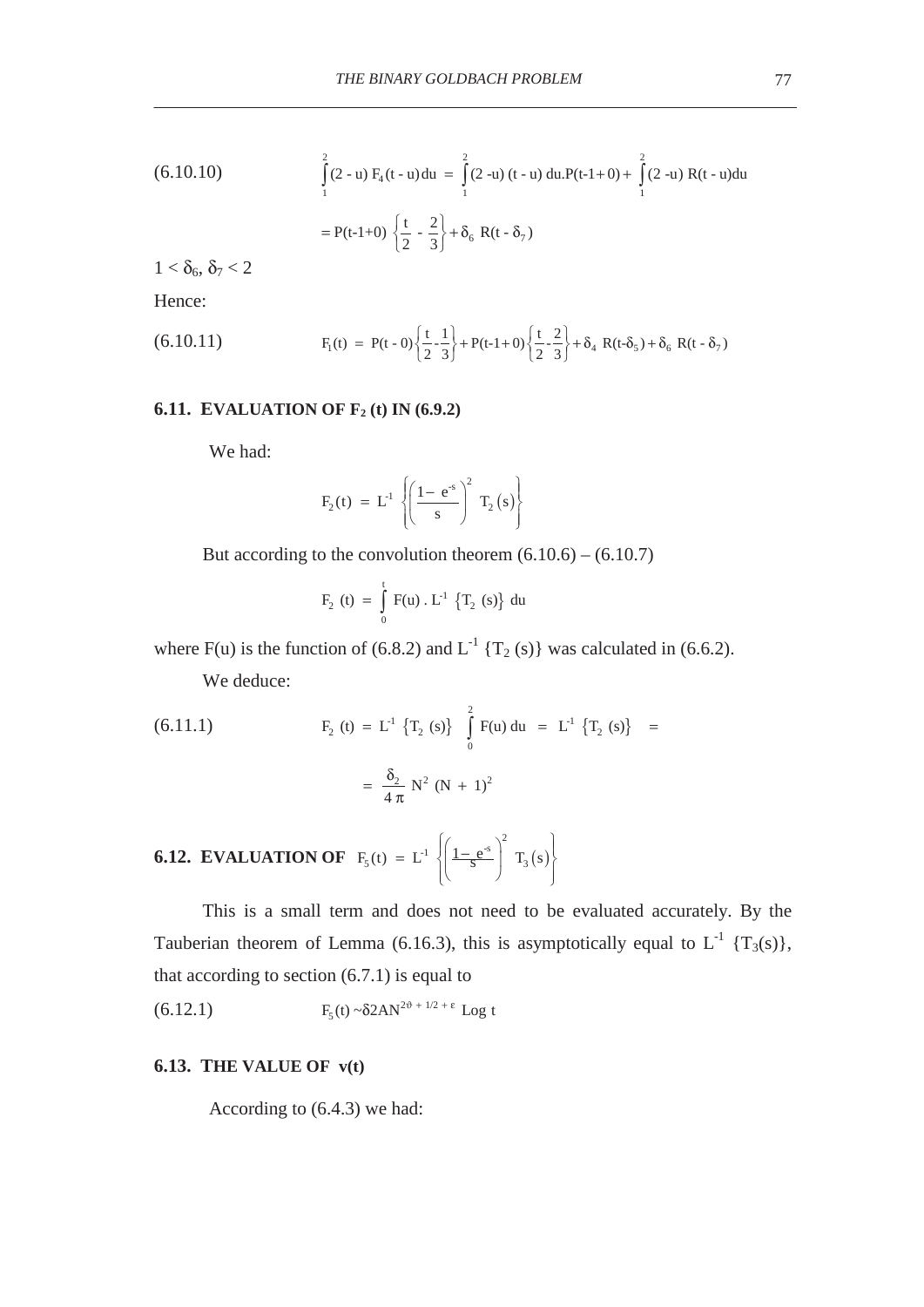$$
v_{m}(t-1) = L^{1}\left\{ \left( \frac{1-e^{-s}}{s} \right)^{2} \{T_{1}(s) + T_{2}(s) + T_{3}(s) \} \right\}
$$

$$
= F_{1}(t) + F_{2}(t) + 2\delta A N^{2\vartheta + 1/2 + \epsilon} \text{Log } t
$$

due to (6.10.11), (6.11.1) and (6.12.1)

Hence:

$$
v_{m}(t-1) = P(t-0) \left\{ \frac{t}{2} - \frac{1}{3} \right\} + P(t-1+0) \left\{ \frac{t}{2} - \frac{2}{3} \right\} + \delta_{4}R(t-\delta_{5}) + \delta_{6}R(t-\delta_{7})
$$
  
+  $\frac{\delta_{2}}{4\pi} N^{2} (N + 1)^{2} + 2\delta A N^{2\vartheta + 1/2 + \epsilon} \text{Log } t$   
=  $P(t-0) \left\{ \frac{t}{2} - \frac{1}{3} \right\} + P(t-1+0) \left\{ \frac{t}{2} - \frac{2}{3} \right\} +$   
(6.13.1)  $t \delta_{4} \delta_{3} e^{3\gamma} d(t-\delta_{5}) \frac{(\log \log N)^{2}}{N} \log \log(t-\delta_{3}) + \delta_{6} \delta_{3} e^{3\gamma} t d(t-\delta_{7}) \frac{(\log \log N)^{2}}{N} \log \log(t-\delta_{7})$   
+  $\frac{\delta_{2}}{4\pi} N^{2} (N + 1)^{2} + 2\delta A N^{2\vartheta + 1/2 + \epsilon} \text{Log } t$   
=  $\frac{v(t-1+0) + v(t-1-0)}{2}$ 

Changing  $t - 1$  by t, and equating terms in  $t \pm 0$  both sides we deduce:

(6.13.2) 
$$
v(t) = P(t) (t+1) + \delta_3 2\delta_4 e^{3\gamma} t d(t) \frac{(\log \log N)^2}{N} \log \log (t+1-\delta_5)
$$

$$
-\frac{2}{3}P(t) + \frac{\delta_2}{2\Pi} N^2 (N+1)^2 + 4\delta A N^{2\vartheta + 1/2 + \epsilon} \log t
$$

The terms in P(t) only can be absorbed changing slightly the values of  $\delta_2$  and  $\delta_3$ , so we ignore them in what follows.

As in (6.13.2) we assume  $P(t) \neq 0$ , then, according to (6.5.3) and (6.5.4) we must assume, in what follows, that t is an even number.

### **6.14. CHOOSING N AS A FUNCTION OF t**

We choose now:

 $(6.14.1)$  $t = N^5$   $N = t^{\frac{1}{5}}$ 

Then

(6.14.2) 
$$
v(t) = P.(t) \t t + \delta_8 2e^{3\gamma} d(t) (\log \log t)^3 t^{4/5}
$$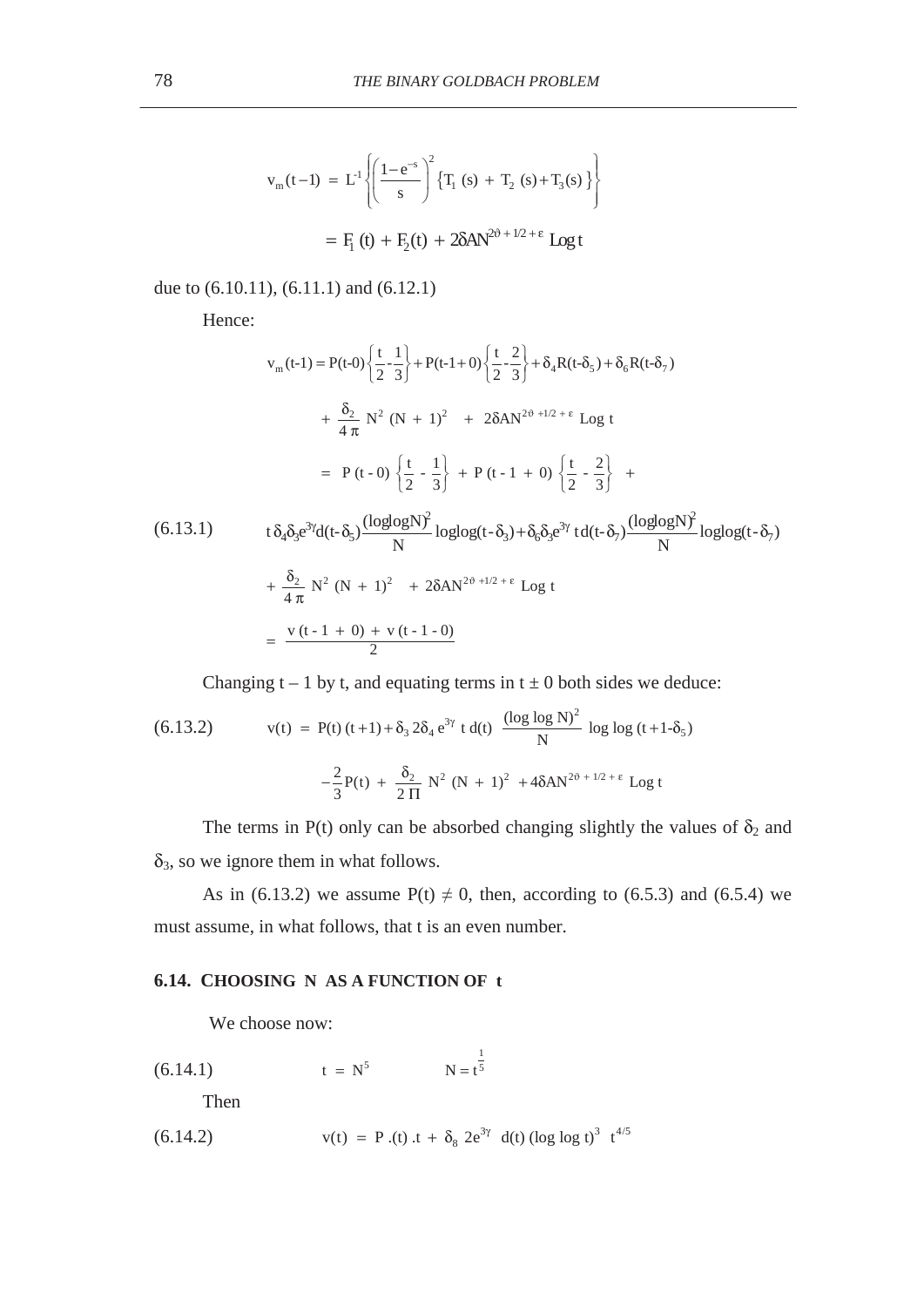$$
+\delta_2 \frac{1}{2\pi} t^{\frac{4}{5}} - 2At^{\frac{2\vartheta}{5} + \frac{1}{10}} Log t
$$

The last term is negligible with respect to the preceding ones, and we obtain roughly:

(6.14.3) 
$$
v(t) > P(t) \cdot t - 2e^{3\gamma} d(t) (\log \log t)^{3} t^{4/5} - \frac{1}{2\pi} t^{\frac{4}{5}}
$$

(6.14.2) proves unconditionally the truth of the Hardy – Littlewood conjectural formula for the binary Goldbach problem, that

$$
v(t) \sim P(t) \cdot t
$$

### **6.15. MISCELLANEOUS BOUNDS AND MAJORATIONS**

We have evidently, from  $(6.5.4)$ 

$$
(6.15.1) \tmin D(t) \ge 1,3203 t
$$

As concerns d(t) we have:

(6.15.2) 
$$
\limsup_{t \to \infty} d(t) = d_o(t) = t^{\frac{\log 2}{\log \log t}}
$$
 (ref. [23])

We shall use in what follows very large values of t, so that we adopt the right hand side as an upper bound for d (t).

Furthermore, the greatest value that  $v(t)$  can assume in the case that there is only one solution is  $2 \log^2 t/2$  (as was indicated in ref. [2]).

Consequently, if we know that

$$
(6.15.3) \t v(t) > 2 \log^2 t/2
$$

we can be sure that there is at least one solution.

Combining (6.14.2) and (6.15.3), must hold that

(6.15.4) 
$$
v(t) > 1,3203 t - 2 e^{3\gamma} d(t) (\log \log t)^3 \cdot t^{4/5} - \frac{1}{\pi} t^{4/5} > 2 \log^2 t / 2
$$

Solving for d (t), this holds roughly if

(6.15.5) 
$$
d(t) < \frac{1,3203}{e^{3\gamma}} \frac{t^{1/5}}{(\log \log t)^3}
$$

or if

(6.15.6) 
$$
d(t) < 0,1168 \frac{t^{1/5}}{(\log \log t)^3}
$$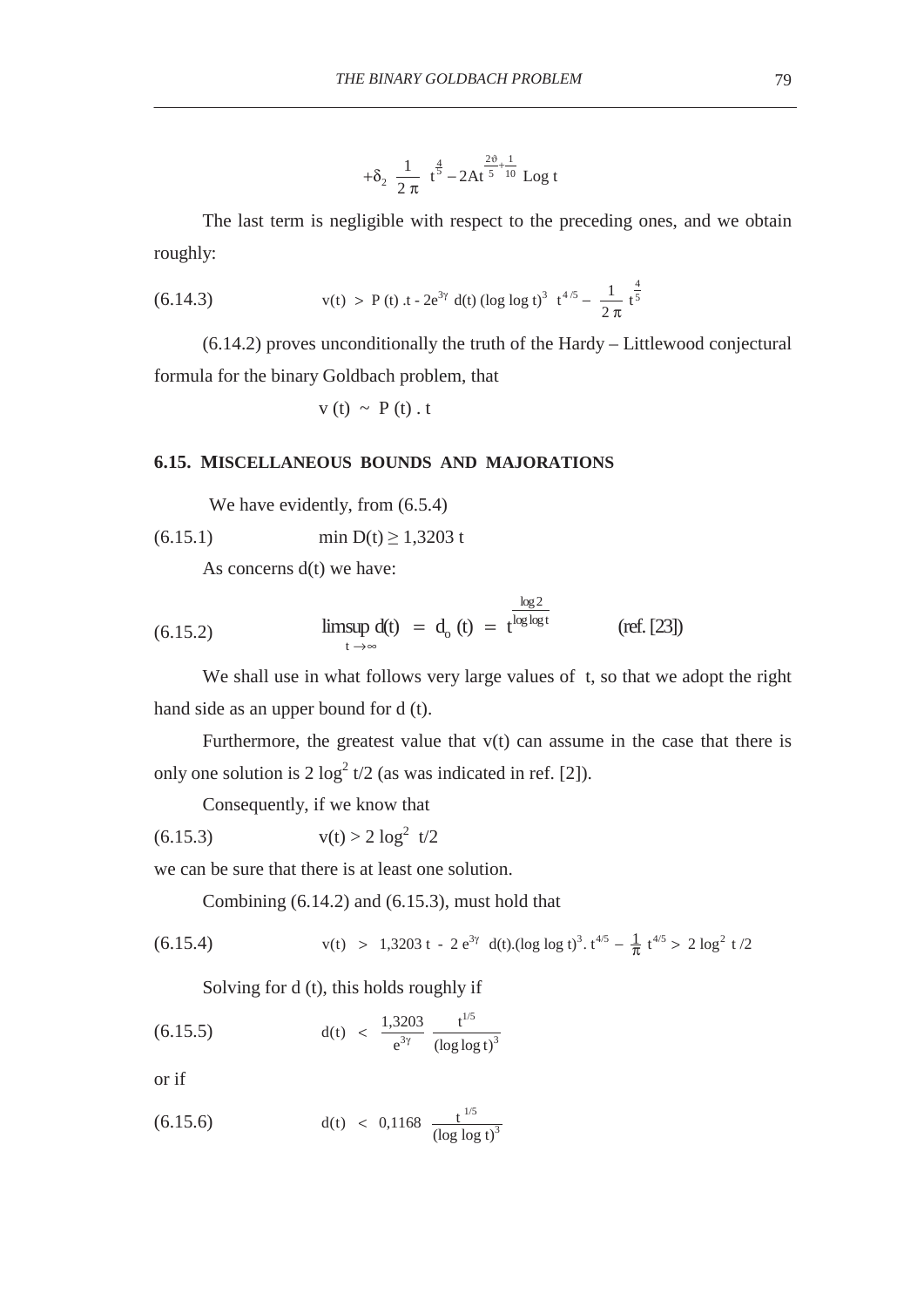From (6.15.6) and (6.15.2) follows that the Goldbach hypothesis is valid for every value of t such that

$$
(6.15.8) \t d(t) \ge d_o(t)
$$

If we adopt the equality sign, we have an equation whose root is

(6.15.9) 
$$
t = t_0 \sim 10^B
$$
  $50 < B < 60$ 

Hence, the binary hypothesis is true for even  $t > 10^B$ .

For  $t < 10^B$ , it is valid for every even t that fulfills (6.15.7), that is to say, for the vast majority of them.

In ref. [10] it is proved that the binary Goldbach conjecture is valid up to  $t = 10^{14}$ , and for the following intervals of t:

$$
(10^{15}; 10^{15} + 10^{8})
$$
\n
$$
(10^{200}; 10^{200} + 10^{9})
$$
\n
$$
(10^{16}; 10^{16} + 10^{8})
$$
\n
$$
(10^{210}; 10^{210} + 10^{9})
$$
\n...\n
$$
(10^{100}; 10^{100} + 10^{8})
$$
\n
$$
(10^{300}; 10^{300} + 10^{9})
$$

The second column now turns out to be superfluous.

### **6.16. IMPROVED LEMMA 1, LEMMA 2, LEMMA 3**

Lemma (6.16.1). According to ref. [57] we have:

$$
(16 L_1) \qquad \qquad \sum_{q>N}^{\infty} \frac{\mu^2(q)}{\phi^2(q)} \ C_q \ (t) \ = \ \sum_{d \mid t} \frac{\mu^2(d)}{\phi(d)} \quad \sum_{\substack{N \mid d < q \\ (q,t)=1}} \frac{\mu \ (q)}{\phi^2(q)}
$$

Now

$$
(16 \ L_2) \qquad \sum_{\substack{N \mid d < q \\ (q,t)=1}} \ \left| \frac{\mu \left( q \right)}{\phi^2(q)} \right| \ < \ \sum_{\substack{N \mid d < q \\ (q,t)=1}} \ \frac{1}{\phi^2(q)} \ < \ \sum_{N \mid d < q} \ \frac{1}{\phi^2(q)}
$$

But for  $\varphi$  (n) we have the bound

(16 L<sub>3</sub>) 
$$
\frac{n}{\phi(n)} \le e^{\gamma} \log \log n + \frac{5}{2 \log \log n}
$$
 (ref. [48])

valid for every  $n \geq 3$  (whit one exception), so that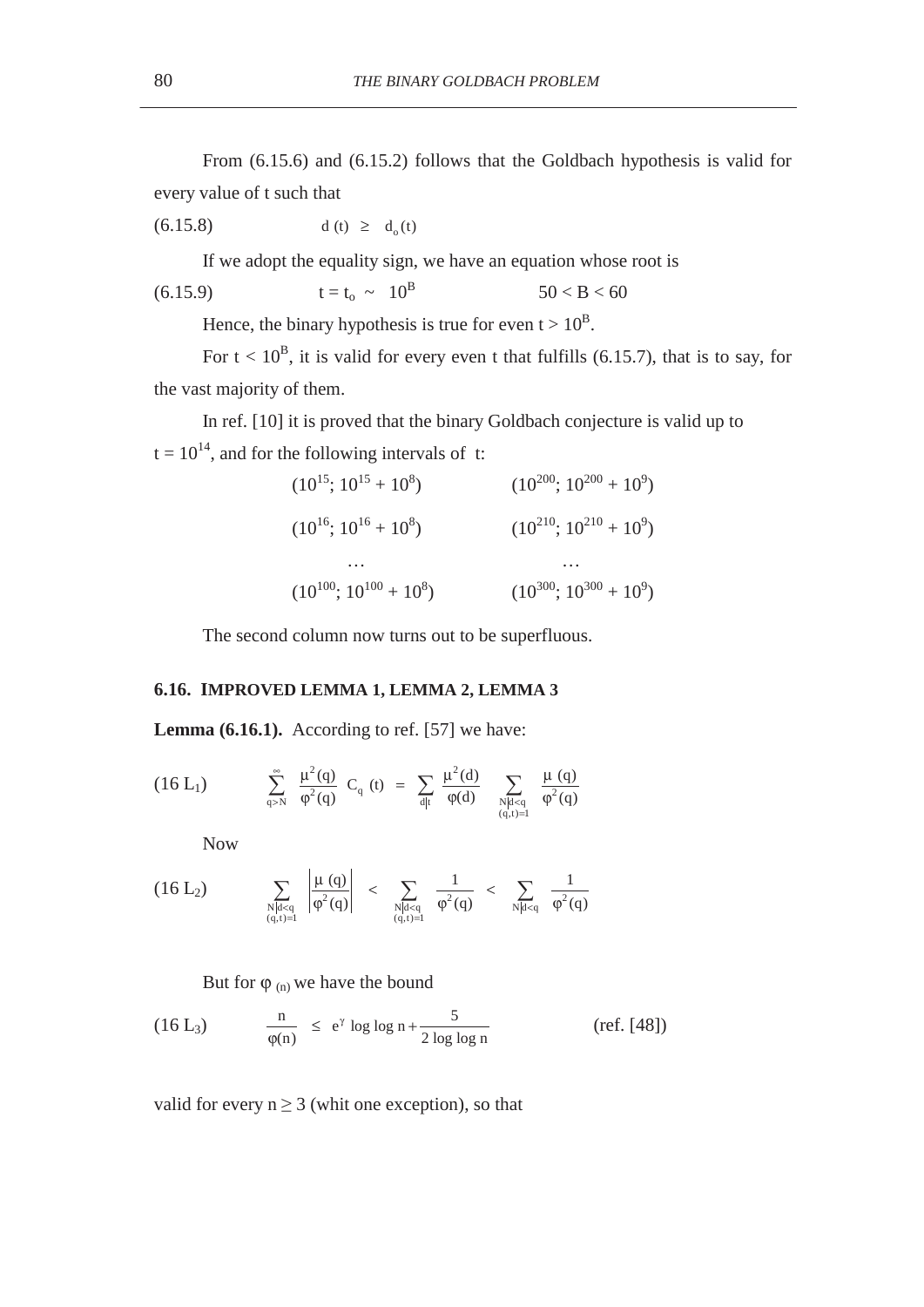$$
(16 \text{ L}_4) \qquad \sum_{N|d < q} \frac{1}{\varphi^2(q)} \, < \, \sum_{N|d < q} e^{2\gamma} \, \frac{(\log \log n)^2}{n^2} \, + \frac{5}{2} \sum_{N|d < q} \, \frac{1}{n^2 \log \log n}
$$
\n
$$
\leq e^{2\gamma} \int_{N|d-1}^{\infty} \frac{(\log \log u)^2}{u^2} \, du \, + \, \frac{5}{2} \int_{N|d-1}^{\infty} \frac{du}{u^2 \log \log u} \, \log \log u
$$
\n
$$
\sim e^{2\gamma} \frac{(\log \log N/d)^2}{(N/d)} + \frac{5}{2} \frac{1}{\log \log N/d \cdot N/d}
$$

Replacing in  $(16 L_2)$  we obtain:

$$
(16 L_5) \qquad \sum_{\substack{N \mid d < q \\ (q, t) = 1}} \left| \frac{\mu(q)}{\phi^2(q)} \right| \leq e^{2\gamma} \frac{(\log \log N/d)^2}{N} \cdot d + \frac{5}{2} \frac{d}{\log \log N/d \cdot N}
$$

Replacing in  $(16 L_1)$ 

$$
\sum_{q>N} \left| \frac{\mu^2(q)}{\phi^2(q)} C_q(t) \right| < \sum_{d|t} \frac{\mu^2(d)}{\phi(d)} \left\{ e^{2\gamma} \frac{(\log \log N/d)^2 d}{N} + \frac{5}{2} \frac{d}{N \log \log N/d} \right\}
$$

$$
<\sum_{d|t} e^{2\gamma} \frac{(\log\log N/d)^2}{N} e^{\gamma} \left( \log\log d + \frac{5}{2\log\log d} \right)
$$

$$
\langle d(t) e^{3\gamma} \frac{(\log \log N)^2}{N} \log \log t
$$

**Lemma (6.16.2).** Evaluation of  $\sum \sum \sum \sum \frac{\mu(q_1) \mu(q_2)}{\mu(q_3) \mu(q_4)}$ .  $e^{-Att} - e^{-At}$  $\sum \sum \sum \frac{\mu(q_1) \mu(q_2)}{\phi(q_1) \phi(q_2)}$  ·  $\frac{e^{A_1 t} - e^{-A_2 t}}{A_2 - A_1}$ 

We have that

$$
\frac{1}{A_2 - A_1} = \frac{1}{2 \pi i} \frac{1}{\frac{h_2}{q_2} - \frac{h_1}{q_1}} = \frac{q_1 q_2}{2 \pi i (h_2 q_1 - h_1 q_2)}
$$

Hence

$$
\frac{1}{A_2 - A_1} = \frac{q_1 q_2}{2 \pi |h_2 q_1 - h_1 q_2|} \le \frac{q_1 q_2}{2 \pi}
$$

because  $|h_2 q_1 - h_1 q_2|$  is an integer whose least value is 1.

Furthermore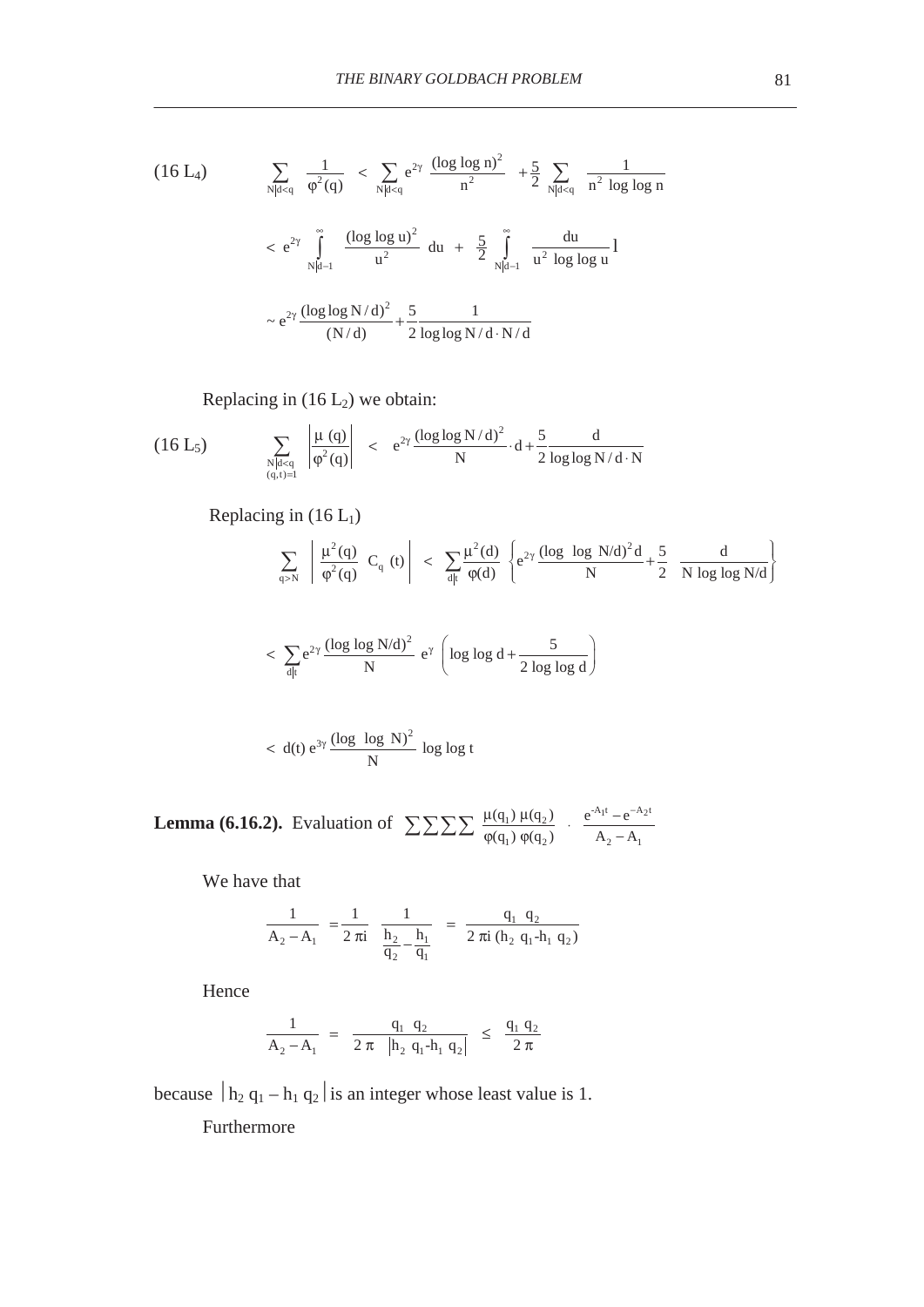$$
\left| e^{-A_1 t} - e^{-A_2 t} \right| \leq 2
$$

so that

$$
\frac{e^{-A_1 t} - e^{-A_2 t}}{A_2 - A_1} \leq \frac{q_1 q_2}{\pi}
$$

and

$$
\sum_{h_1=0}^{q_1-1} \sum_{h_2=0}^{q_2-1} \left| \frac{\mu(q_1) \mu(q_2)}{\phi(q_1) \phi(q_2)} \frac{e^{-A_1 t} - e^{-A_2 t}}{A_2 - A_1} \right| \leq \frac{q_1 q_2}{\pi}
$$

because the double sum has  $\varphi(q_1)$   $\varphi(q_2)$  terms.

It follows that

$$
\begin{array}{lcl} \displaystyle \sum_{q_1=1}^N \; \; \sum_{h_1=0}^{q_1-1} \; \; \sum_{q_2=1}^N \; \; \sum_{h_2=0}^{q_2-1} \; \; \left| \; \; \frac{\mu(q_1) \; \; \mu(q_2) \; \; \; e^{-A_1 t} - e^{-A_2 t}}{\phi(q_1) \; \; \phi(q_2) \; \; \; A_2 - A_1} \right| & \; < \\ \\ \displaystyle & < \; \frac{1}{\pi} \; \; \sum_{q_1=1}^N \; \; \sum_{q_2=1}^N \; \; q_1 \; q_2 \; \; = \; \; \frac{1}{\pi} \frac{N \; (N+1)}{2} \; \; \frac{N(N+1)}{2} \; \; = \; \; \frac{N^2 \; (N+1)^2}{4 \; \pi} \end{array}
$$

**Lemma (6.16.3).** The following tauberian theorem can be found in ref.[54] page 366.

Let be  $F(t)$  and  $G(t)$  two non decreasing functions that fulfill the following condition:

$$
\limsup_{\lambda \to \infty} F(\lambda t) / F(\lambda) < \infty \qquad \text{for all } t > 0
$$

and such that

 $L\{F(u)\} \sim L\{G(u)\}$  as  $s \to 0$ 

Then the exact condition that they must fulfill in order that hold that

$$
F(t) \sim G(t) \qquad \text{as } t \to \infty
$$

is that

[A]  $\limsup_{\lambda \to \infty} F(\lambda t) / F(\lambda)$  $λ$  t) / F ( $λ$ 

be continuous at  $t = 1$ .

By (6.3.2) we have: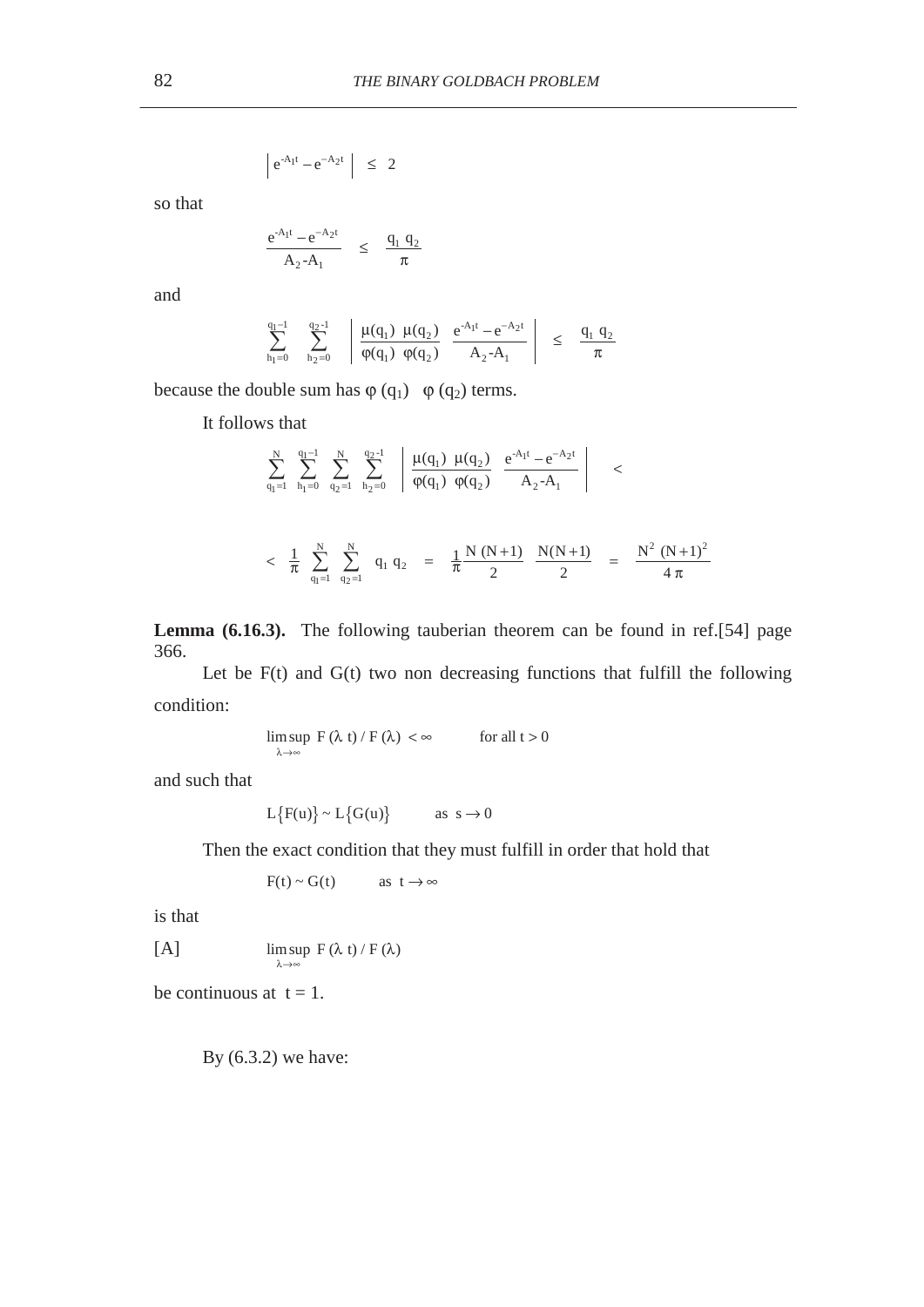$$
f(s) = L\{\Delta\vartheta(u)\} = \frac{1 - e^{-s}}{s} \sum_{p} \log p \cdot e^{-ps} =
$$
  
= 
$$
\frac{1 - e^{-s}}{s} \left\{ \sum_{q=1}^{N} \sum_{h=1}^{q} \frac{\mu(q) e^{2\pi i h/q}}{\varphi(q)(s + 2\pi i h/q)} + An^{\vartheta + 1/4 + \epsilon} \right\} =
$$
  
= 
$$
\frac{1 - e^{-s}}{s} g_N(s) + \frac{1 - e^{-s}}{s} An^{\vartheta + 1/4 + \epsilon}
$$

or

$$
\Delta \vartheta(u) = L^{-1} \left\{ \frac{1 - e^{-s}}{s} g_N(s) \right\} + A n^{\vartheta + 1/4 + \epsilon} L^{-1} \left( \frac{1 - e^{-s}}{s} \right)
$$

As the second term at right vanishes for  $t > 1$ , we have:

$$
\Delta \vartheta(u) = L^{-1} \left\{ \frac{1 - e^{-s}}{s} g_N(s) \right\}
$$

and

$$
L\left\{\Delta\vartheta(u)\right\} = \frac{1 - e^{-s}}{s} g_N(s)
$$

This is asymptotically equal to  $g_N(s)$  as s→0, and besides,  $\Delta\vartheta(u)$  fulfills condition [A]. Hence

$$
\Delta \vartheta(u) \sim L^{-1}\left\{g_N(s)\right\} = \sum_{q=1}^N \frac{\mu(q)}{\varphi(q)} C_q(t)
$$

This is the result used in section 6.7.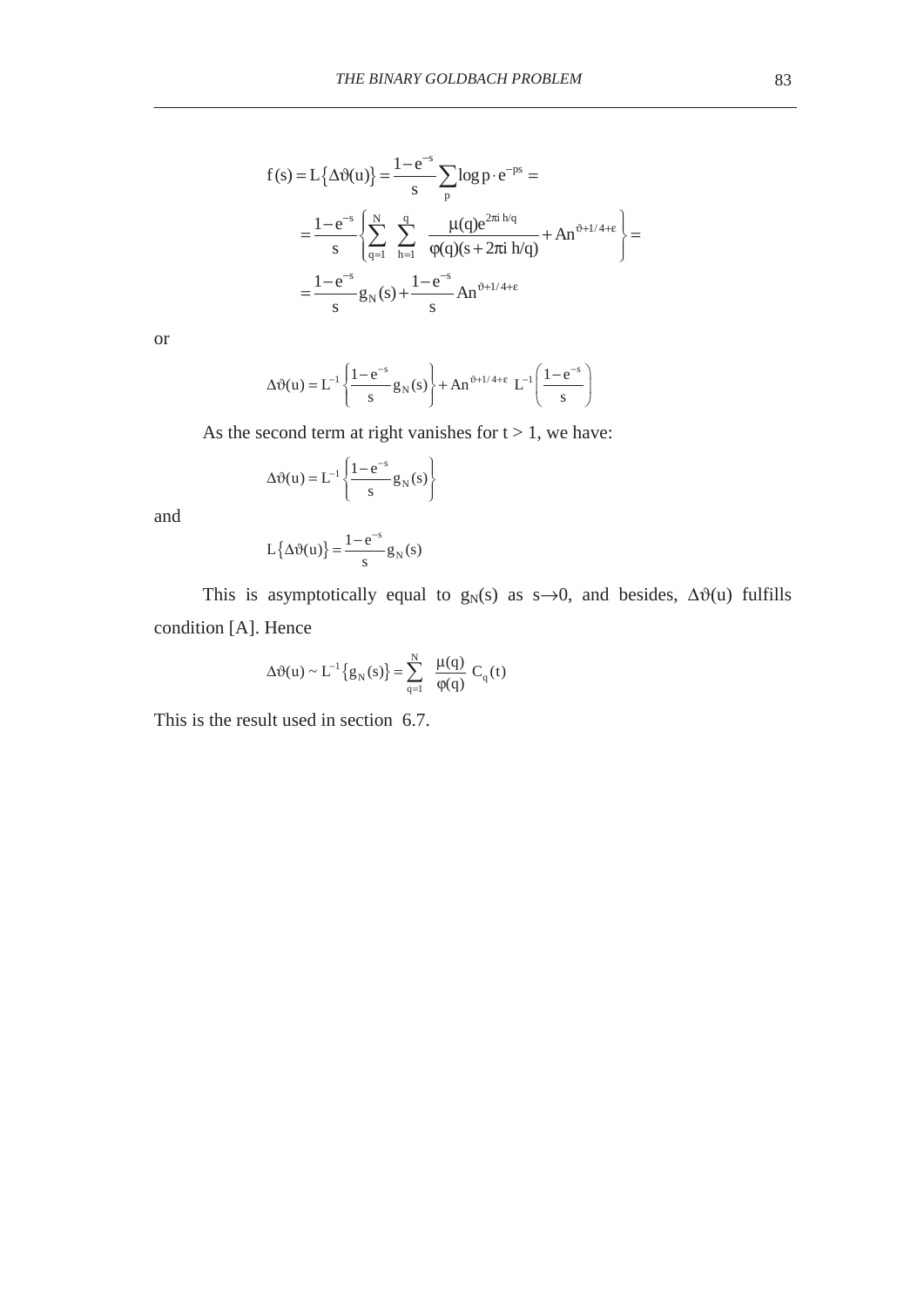$\vartheta(u) - \vartheta(u-1)$ 





 $\vartheta(u+1) - \vartheta(u)$ 



Fig. 6.2

 $\vartheta(12-u) - \vartheta(12-u-1)$ 



Fig. 6.3

 $\vartheta(10-u) - \vartheta(10-u-1)$ 



Fig. 6.4

 $\{\vartheta(u + 1) - \vartheta(u)\}\ \{\vartheta(12 - u) - \vartheta(12 - u - 1)\}\$